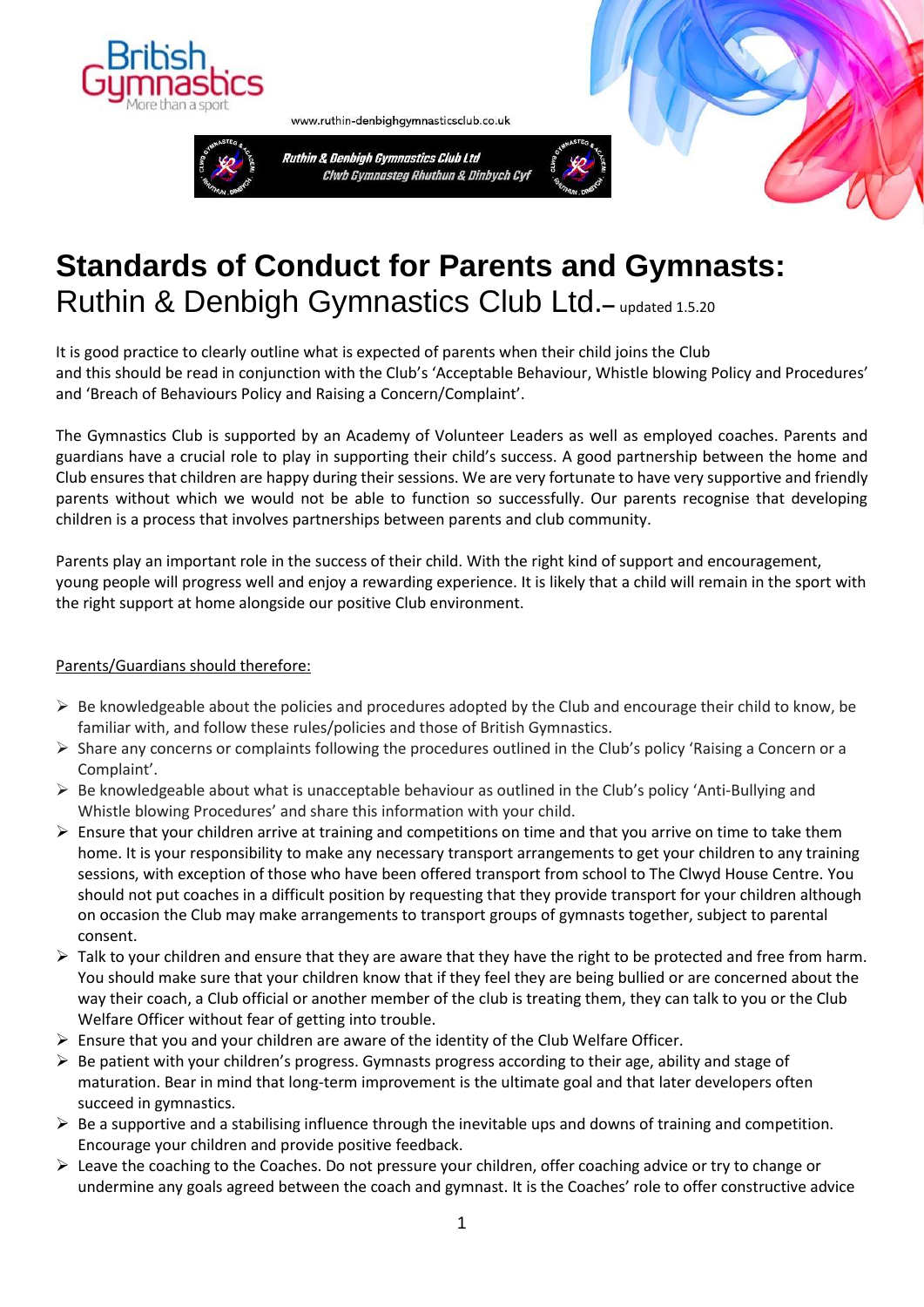



Ruthin & Denbigh Gymnastics Club Ltd Clwb Gymnasteg Rhuthun & Dinbych Cyl

www.ruthin-denbighgymnasticsclub.co.uk



relating to the gymnast's performance. It is helpful if you can offer the support and encouragement necessary to help your children feel good about themselves.

- $\triangleright$  Help your children to develop good healthy eating habits, especially meals prior to training and competition and ensure your child has sufficient rest.
- $\triangleright$  Re-enforce the high standards of behaviour and dress expected in the gym and at competition and help your children to maintain a positive attitude.
- $\triangleright$  Stay informed by checking the Club's, notice board, any letters distributed at training and electronic forms of communication such as Love Admin, Facebook and emails. If a response or payment is required, this should be made promptly and on time.

## Parents are very important and greatly valued in Gymnastics and it is hoped that as many parents as possible will volunteer to help at the Club. Without the support of parent volunteers, the Club and the Governing Body would not function effectively.

- $\triangleright$  Be a positive role model for their child and other members by respecting coaches, officials, volunteers and leaders; their authority and decisions; the rules and regulations under which the Gymnastic Club operates.
- $\triangleright$  Set a good example by applauding sportsmanship and the good performances of all.
- $\triangleright$  Use correct and proper language at all times.
- $\triangleright$  Do not smoke, consume alcohol or take drugs or any kind whilst training or representing the Club at competitions or other events.
- $\triangleright$  Treat all equipment with respect considering safety uppermost in all situations.
- $\triangleright$  Ensure that no outdoor shoes are worn once entering the controlled training area, which is restricted to participants with the exception of events where non participants will be invited into specific areas.
- $\triangleright$  Always bring a bottle of water labeled with name of child to training.
- $\triangleright$  Do not eat or chew gum in the gym itself.
- $\triangleright$  Support your child's involvement and help them enjoy their sport.
- $\triangleright$  Do not take photographs or use mobiles to take imagery at any time (not even of your own child) unless consent has been given by the Head Coach of the Club for that particular instance.
- $\triangleright$  Agree to discuss disputes / appeals at a suitable time with the correct officials, without resorting to hostility or violence.
- $\triangleright$  Promote the physical and emotional well-being of your child and other members.
- $\triangleright$  Never punish or belittle a child for poor performance or making mistakes.
- $\triangleright$  Promote to your child the fact that taking part, learning and showing sportsmanship in all competitions, displays and training sessions is more important than winning.
- $\triangleright$  Praise all members equally for trying hard and competing fairly.
- $\triangleright$  Help your child and others to understand the satisfaction of co-operation, group work and team spirit in achieving personal goals and growth, and good results.
- $\triangleright$  Communicate any volunteer services and skills that as a parent you could be able to offer the Club or any interest to join the Academy training coach education programme.
- ➢ When using social networking sites, conduct yourself in an appropriate manner as you would face to face. Be aware of what you say and how you say it - the use of sarcasm and innuendo are not appropriate.